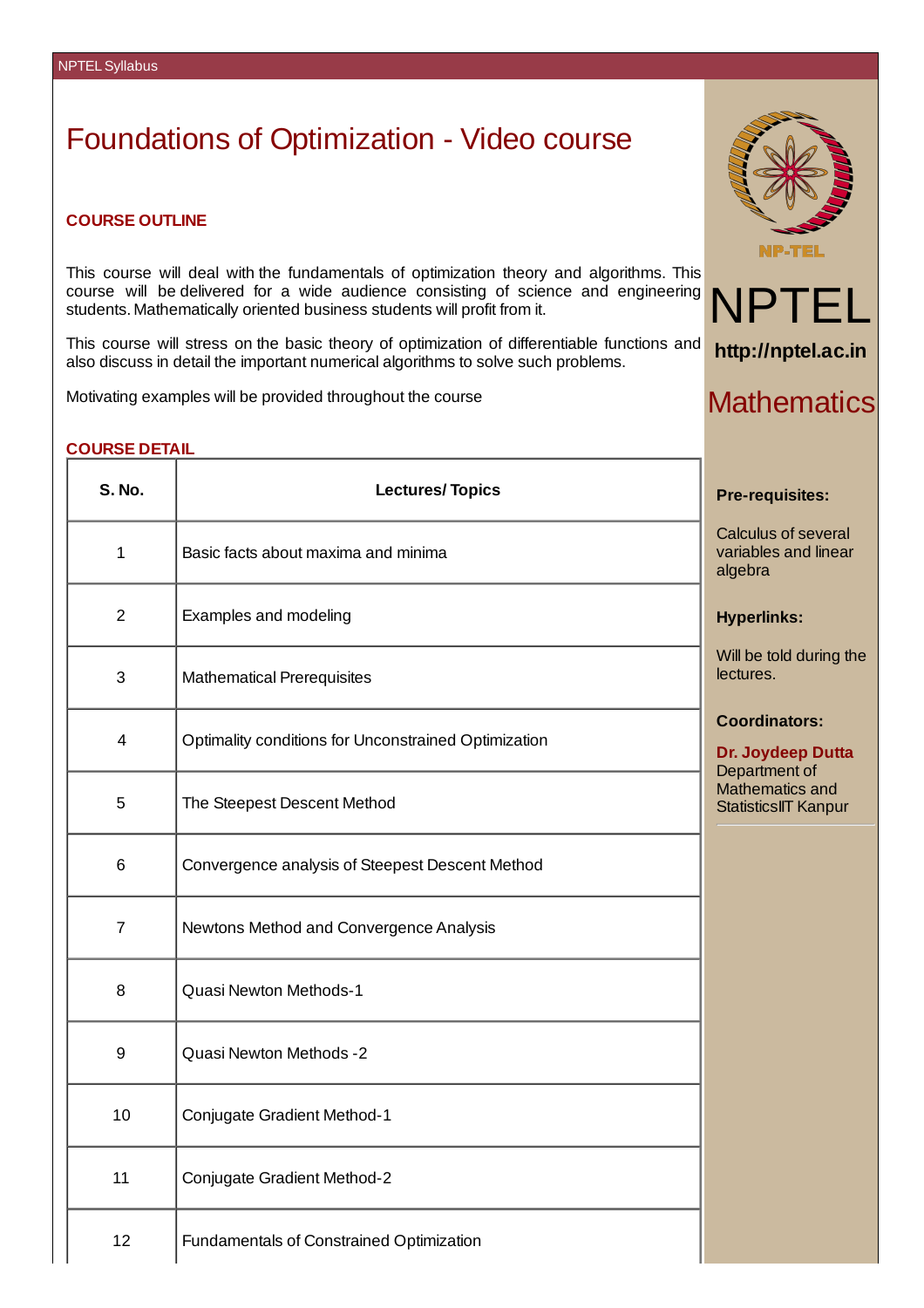| 13                                       | Minimizing a differentiable function over a convex set |  |
|------------------------------------------|--------------------------------------------------------|--|
| 14                                       | Karush-Kuhn-Tucker Conditions-1                        |  |
| 15                                       | Karush-Kuhn-Tucker Conditions-2                        |  |
| 16                                       | Active-Set Method                                      |  |
| 17                                       | Quadratic Optimization-1                               |  |
| 18<br>Quadratic Optimization-2           |                                                        |  |
| Quadratic Optimization-3<br>19           |                                                        |  |
| 20                                       | Penalty Function Method                                |  |
| 21                                       | Penalty Functions and Karush-Kuhn-Tucker Conditions    |  |
| 22<br>Sequential Quadratic Programming-1 |                                                        |  |
| 23<br>Sequential Quadratic Programming-2 |                                                        |  |
| 24                                       | Conic Optimization                                     |  |
| 25                                       | Semi-definite Programming-1                            |  |
| 26                                       | Semi-definite Programming-2                            |  |
| 27                                       | Lagrangian Relaxations for Integer Programming         |  |
| 28                                       | SDP relaxations for quadratic integer programming      |  |
| 29                                       | The S-Lemma and Quadratic Programming Duality-1        |  |
| 30                                       | The S-Lemma and Quadratic Programming Duality-2        |  |
| 31                                       | Duality in optimization                                |  |
|                                          |                                                        |  |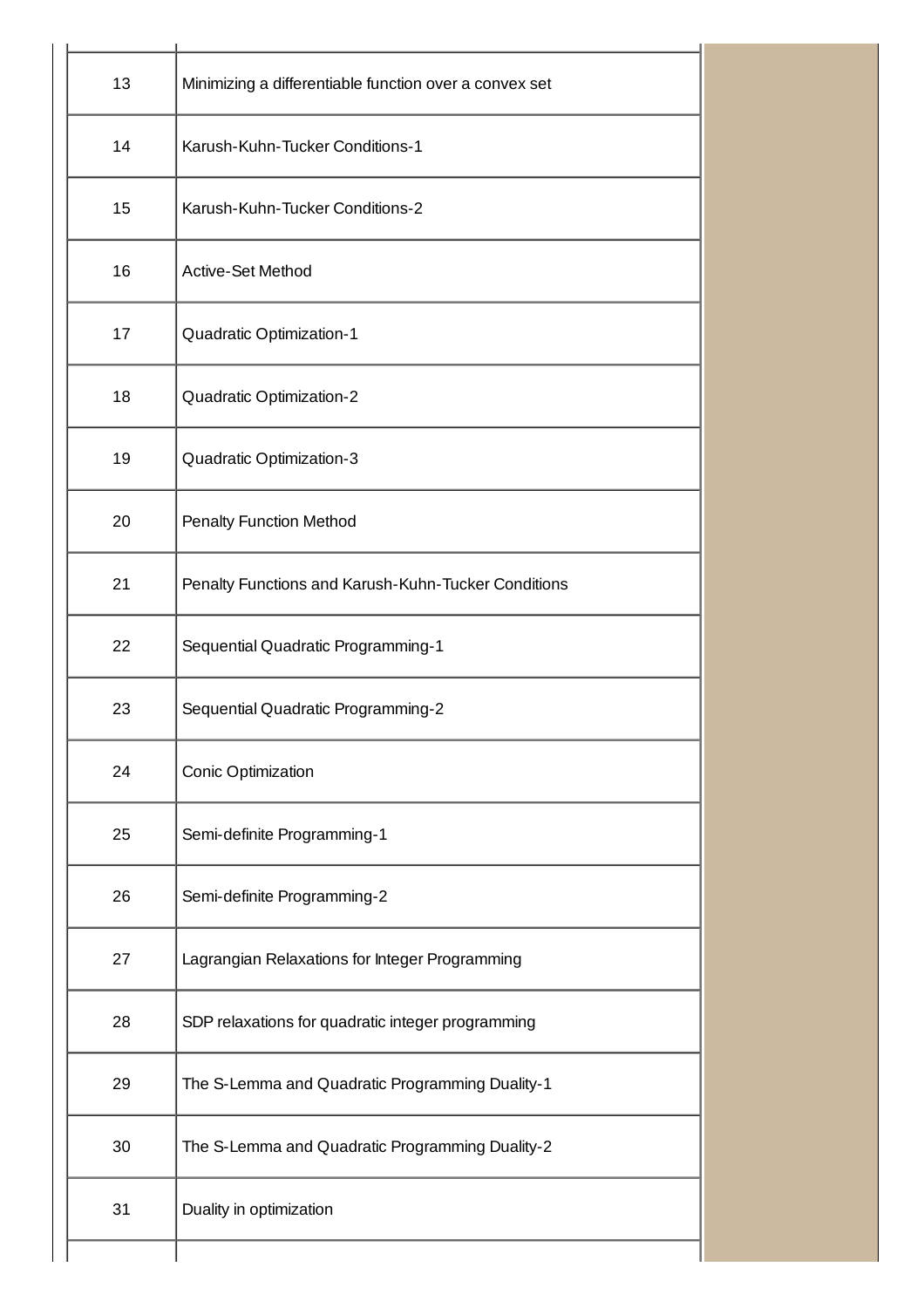| 32                                   | Duality in conic and semidefinite programming |  |
|--------------------------------------|-----------------------------------------------|--|
| 33                                   | Trust Region Methods-1                        |  |
| 34                                   | Trust Region Methods-2                        |  |
| 35                                   | Derivative Free Optimization-1                |  |
| 36                                   | Derivative Free Optimization-2                |  |
| 37<br>Derivative Free Optimization-3 |                                               |  |
| 38                                   | Derivatie Free Optimization-4                 |  |
| 39                                   | Derivative Free Optimization-5                |  |
| 40                                   | Introduction to Calculus of Variations.       |  |

### **'DESIGN PARADIGM: SOURCE OF INNOVATION & INVENTION'**

#### **Amit Ray**

### **LECTURES & COURSE MODULE**

|  | Module<br>No. | Title                                          | <b>Issues</b>                                                                                                                                                   | No. of<br><b>lectures</b> |
|--|---------------|------------------------------------------------|-----------------------------------------------------------------------------------------------------------------------------------------------------------------|---------------------------|
|  | 01.           | Introduction to<br><b>Design Paradigm</b>      | What is Design Paradigm?; Recognizing<br>Paradigm; Paradigm & Metaphors;<br>Paradigm & Design Relationship                                                      | 03                        |
|  | 02.           | <b>Design &amp; Natural</b><br>Phenomenon      | Paradigm in Nature; About Biomimicry                                                                                                                            | $02 = 05$                 |
|  | 03.           | <b>Human Body</b>                              | Paradigm in Human Body                                                                                                                                          | $01 = 06$                 |
|  | 04.           | <b>Where Does Form</b><br>Come From?           | 'Form Follows Function'                                                                                                                                         | $01 = 07$                 |
|  | 05.           | Design, Paradigm &<br><b>Science of Design</b> | A comparison between the modern<br>design and a brief historical look at the<br>traditional; not wholly conscious ways of<br>designing and developing artifacts | $02 = 09$                 |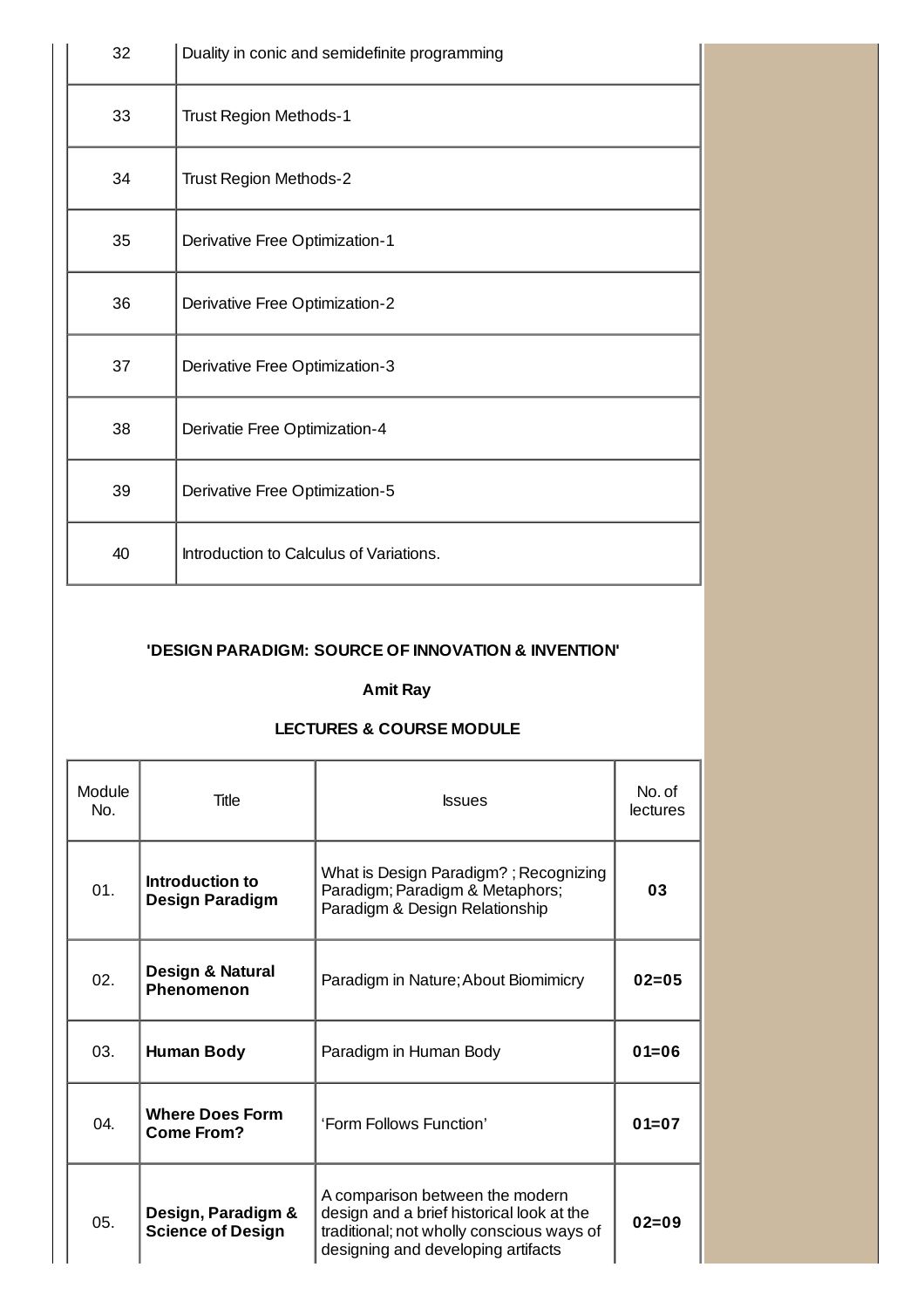| 06. | <b>Natural Development</b><br>in Traditional Design | Man's adoption of changing<br>environment, rigidity in traditional design                                                                                 | $02 = 11$ |
|-----|-----------------------------------------------------|-----------------------------------------------------------------------------------------------------------------------------------------------------------|-----------|
| 07. | <b>Design-Nature</b><br>Relationship                | Wealth of nature's design; modular<br>design                                                                                                              | $02 = 13$ |
| 08. | <b>Simple Shape</b><br>Paradigm                     | Basic Geometrics; Platonic Solids (Five<br>Simple Solids); Simple applications in<br>Packaging Design                                                     | $03 = 16$ |
| 09. | <b>Paradigm in Nature</b>                           | Simple Paradigms- Ball, Disc, Tube, Coil,<br>Helicoids, Spiral, Spoon, Cup, Jar, Bottle,<br>Bubble, Blister, Skin, etc. Möbius Strip,<br>Wrap, Pipe, Bag, | $04 = 20$ |
| 10. | <b>Bending &amp;</b><br><b>Flexing</b>              | Sapling, Hinges, Elbow, Ball & Socket,<br>Gooseneck, Nitinol                                                                                              | $03 = 23$ |
| 11. | <b>Bigger &amp; Smaller</b>                         | Growth, Expansion & Contraction,<br>Swelling & Squashing, Spring, Arms &<br>Legs, Wing, Scissors, Screw, Flower, etc.                                     | $04 = 27$ |
| 12. | <b>Joining</b>                                      | Zipper, Sewing, Wielding, Ball & Socket,<br>Universal Joints, Knots, Bridge, etc.                                                                         | $03 = 30$ |
| 13. | <b>Attaching</b>                                    | Glue, Adhesive Tape, Clips & Clamps,<br>Magnet                                                                                                            | $02 = 32$ |
| 14. | <b>Passages</b>                                     | Pipe, Bottleneck, Wire, Filter, Strainer,<br>Canal, etc.                                                                                                  | $02 = 34$ |
| 15. | <b>Complex Paradigms</b>                            | Combination of multiple simple paradigm<br>forming complex paradigms- Nested<br>Spoon, etc.                                                               | $02 = 36$ |
| 16. | <b>Objects within</b><br><b>Objects</b>             | Peas, Egg, Coconut, Pregnant Woman,<br>Oyster, etc.                                                                                                       | $02 = 38$ |
| 17. | <b>Application of</b><br>Paradigm                   | Using Paradigm for Product Design                                                                                                                         | $02 = 40$ |
|     |                                                     | <b>Total</b>                                                                                                                                              | 40        |